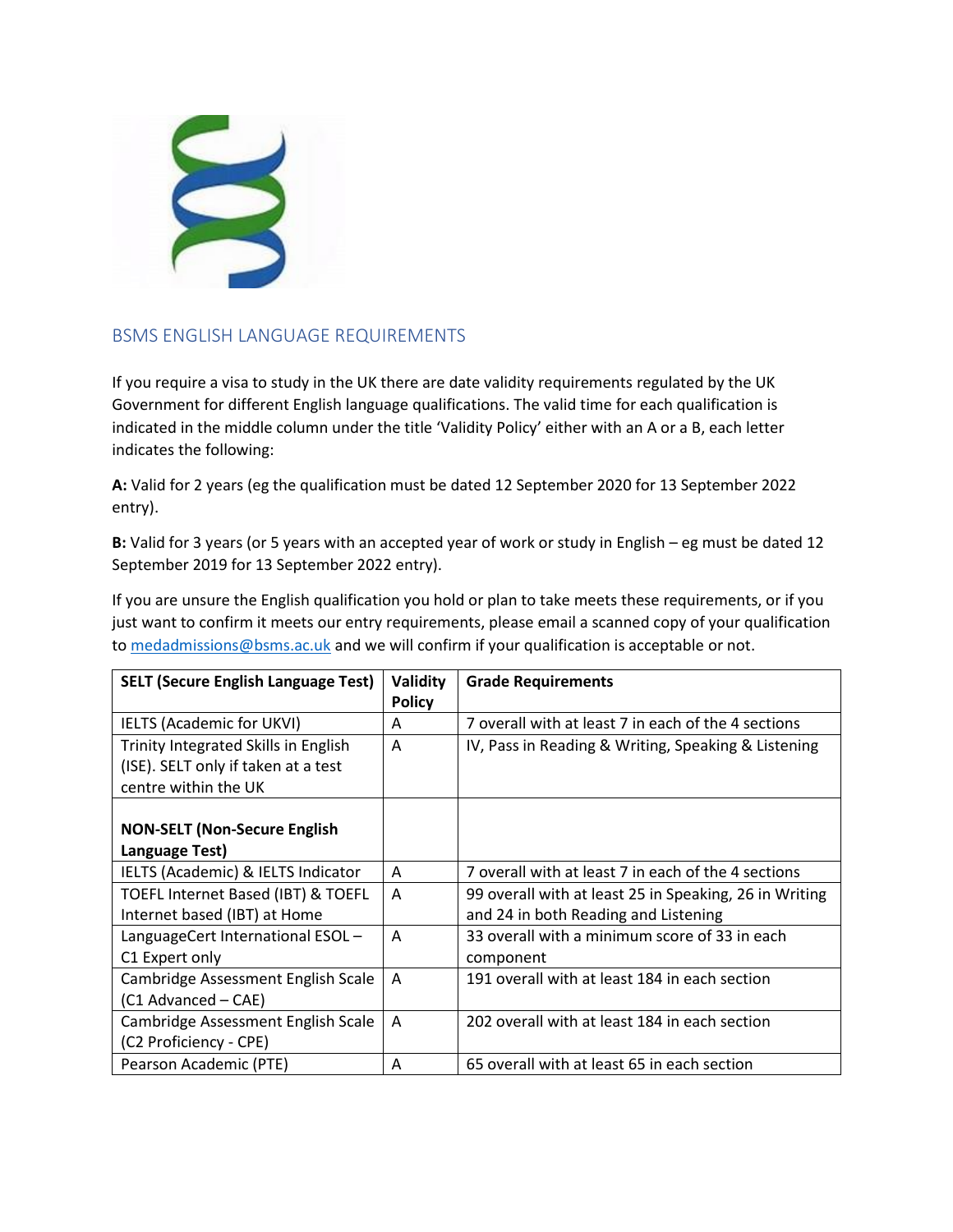| A Level English Language, English            | B               | Grade B Overall                                        |
|----------------------------------------------|-----------------|--------------------------------------------------------|
| Literature or English Literature and         |                 |                                                        |
| Language                                     |                 |                                                        |
| <b>International Baccalaureate</b>           | B               | 5 Higher Level (HL) or 5 Standard Level (SL) English B |
|                                              |                 | 5 Higher Level (HL) or 5 Standard Level (SL) English A |
|                                              |                 | Language and Literature                                |
|                                              |                 | 5 Higher Level (HL) or 5 Standard Level (SL) English A |
|                                              |                 | Literature                                             |
|                                              |                 | 5 Higher Level (HL) or 5 Standard Level (SL) English A |
|                                              |                 | Literature and Performance                             |
| European Baccalaureate                       | B               | English (1st or 2nd language) - no further English     |
|                                              |                 | language qualification required                        |
|                                              |                 | 3rd or 4th language not accepted. Will need            |
|                                              |                 | alternative recognised English language qualification  |
| <b>GCSE English Language</b>                 | B               | Grade 6 overall (grade B in old grading system)        |
| Cambridge IGCSE as a first language          | B               | Grade B overall (with writing and reading at grade B   |
| (0500)                                       |                 | or above and speaking and listening at 2 or above)     |
| Cambridge IGCSE as a first language          | B               | Grade 6 overall (with writing and reading at grade 6   |
| (0900)                                       |                 | or above and speaking and listening at Distinction)    |
| Cambridge IGCSE as a second                  | B               | Grade B overall (with writing, reading and listening   |
| language (0510)                              |                 | at B or above and speaking at grade 2 or above)        |
| Cambridge IGCSE as a second                  | B               | Grade B overall                                        |
| language (0511)                              |                 |                                                        |
| Cambridge IGCSE as a second                  | B               | Grade 6 overall                                        |
| language (0991)                              |                 |                                                        |
| Cambridge IGCSE as a first language          | B               | Grade B overall and a minimum of grade B in all four   |
| (0522)                                       |                 | components                                             |
| OxfordAQA International GCSE                 | B               | Grade 6 overall with grade 6 in writing and reading,   |
| English Language (9720)                      |                 | Distinction in speaking and listening                  |
| OxfordAQA International GCSE                 | B               | Grade 8 overall with a minimum of grade 8 in all       |
| English as a 2 <sup>nd</sup> Language (9280) |                 | components                                             |
| Edexcel IGCSE as a first language            | B               | Grade B overall                                        |
| Edexcel IGCSE as a second language           | B               | Grade B overall                                        |
| Edexcel IGCSE route B                        | <b>NOT</b>      | BSMS will not accept the Edexcel IGCSE B as            |
|                                              | <b>ACCEPTED</b> | language qualification as meeting our minimum          |
|                                              |                 | English language proficiency requirements.             |
| Edexcel IGCSE route A                        | B               | Overall grade of B and a minimum of grade B in the     |
|                                              |                 | optional speaking and listening coursework.            |
| O Level English Language                     | B               | Overall grade of B. Acceptable only if the test was    |
|                                              |                 | taken in a commonwealth country. Refer any non-        |
|                                              |                 | commonwealth tests to admissions.                      |
| <b>INTO International Foundation</b>         | A               | 70% overall with a minimum of 70% in all               |
| (excluding INTO London & INTO                |                 | components                                             |
| Gloucestershire)                             |                 |                                                        |
| <b>INTO English Language Assessment</b>      | Α               | 180 overall to include a minimum of 166 in             |
| London (IELA)                                |                 | Listening, Reading and Speaking and 173 in Writing     |